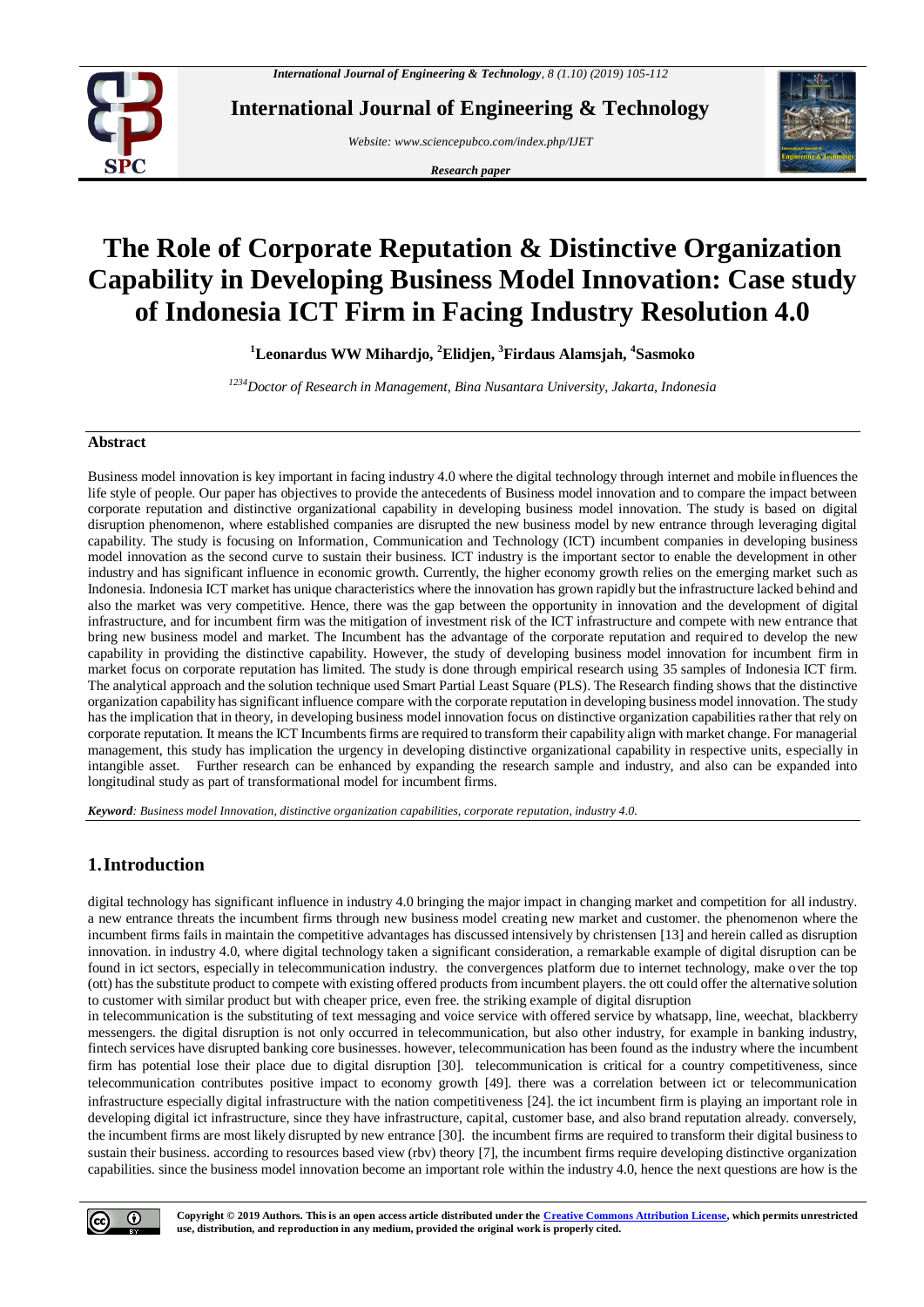antecedent in developing business model innovation? the second question is what is the first priority between organizational capabilities and corporate reputation in developing business model innovation?

all those respective questions are related with indonesia ict digital market. in developing digital, currently indonesia in the early state of digital developmen[t \[15\].](#page-7-4) this means a huge opportunity is exist, yet it is required a big investment. compare with any other country in the world, indonesia's digital competitiveness is ranked at 59<sup>th</sup> globally. there is some gap with indonesian competitiveness rank where indonesia is ranked at  $42<sup>nd</sup>$  [\[24\].](#page-7-2) this gap is indicating that there is an opportunity for indonesia ict digital to contribute in developing nation competitiveness. hence, the strengthening of indonesia ict firms is urgently needed. another interesting data can be found, in terms of innovation growth, indonesia is recorded as the one of the countries where growth innovation is quite high [\[24\],](#page-7-2) and in terms of startup company numbers, indonesia is ranked at  $6<sup>th</sup>$  place in the word [\[42\].](#page-8-1) another indication that shows indonesia's innovation growth rapidly high is the indication of social media and internet activities. in terms of facebook users, the percentage of electronic commerce activities, and the length of time spending on the internet, indonesia is recorded higher compared to usa users [\[15\].](#page-7-4)

those opportunities, can be captured by indonesia incumbent ict, if the firms could transform their digital business by focusing on business model innovation. This transformation is developed by combining and strengthening the strong corporate reputation and develop new capabilities in distinctive organizational capabilities.

The effect examination of corporate reputation and distinctive organization capability on business model innovation of telecommunication firms in Indonesia are explored in this paper. This paper will discuss empirical study start with background, literature review, methodology, result and discussion, conclusion, implication and further research.

## **2.Literature Review**

#### **A. Industry Resolution 4.0 and Digital Transformation**

Industry resolution 4.0 is known as the conceptual era [\[35\],](#page-7-5) due to internet and information technology. Industry 4.0 impacts to globalization that change not only market and competition but



**Fig. 1.** History of Management and indsutry 4.0

also the whole ecosystem [\[44\].](#page-8-2) The main drivers of industry 4.0 are innovation, collaboration, and integration of process that makes the process shorter and simpler through ICT system [\[8\]\[27\].](#page-7-6) In history of management, industry 4.0 is the modern phenomenon that closed with digital transformation, as shown in figure 1.

In telecommunication industry, industry 4.0 represents the solution based on Internet of Things (IoT). The product solution could be fulfilled through collaboration with respective stakeholders to innovate business models through digitize system [\[26\],](#page-7-7) sharing economy [\[33\]](#page-7-8) and virtualization [\[34\].](#page-7-9) 

In anticipating the changing due to industry resolution 4.0, the incumbent firms required to transform their existing business and the way in doing business in digital matter. Otherwise, the new entrance will disrupt the business [\[13\].](#page-7-0) The incumbent firms are required to integrate with the existing operation process of digital capabilities [\[9\]\[14\].](#page-7-10) The firms require digital transformation where the dynamic and distinctive organization capability are integrated with existing assets. Transformation is defined as the changing paradigm of the firm activities.

The digital transformation has two sides of model [\[16\]\[32\],](#page-7-11) despite by providing opportunity in revenue, it also provides the efficiency in terms of process and speed in decision making. The revenue opportunity is related with upstream business model collaboration with customers, and the cost efficiency related with process and business model collaboration with partners and suppliers. The study of mobile operators showed that the left side is content provider and the right side is customer, while the operator has the role of creating business model innovations [\[36\].](#page-7-12) In practice, Mc Kinsey [\[15\]](#page-7-4) has developed 4 digital transformation paths, through innovation in product and services, business model, process and all aspect in product, business model and process. The highest result of survey can be achieved when digital transformation has done through business model.

Business model innovations are important to boost achievement of competitive advantag[e \[3\].](#page-7-13) In addition, in the practical world, business models are related to higher operating profits, and become a hot topic for Corporate CEOs [\[23\].](#page-7-14) Business model innovation is the key success in commercialization of technology-based product [\[12\]\[11\]](#page-7-15)[\[21\].](#page-7-16) On the generic level, there are many studies on business innovation model[s \[1\]\[2\]](#page-7-17)[\[32\]\[20\]](#page-7-18)[\[10\]\[31\].](#page-7-19) The development of business model requires strengthening the strong capabilities such as brand reputation, capital, customers [\[30\]](#page-7-1) and develop the internal competitiveness by expanding the range of complementary capabilities and assets formed around core technology, and related business models [\[43\],](#page-8-3) and with the capabilities on the network side combined with network and social capabilities are expected to create distinctive organizational capability.

## **B. Corporate Reputation**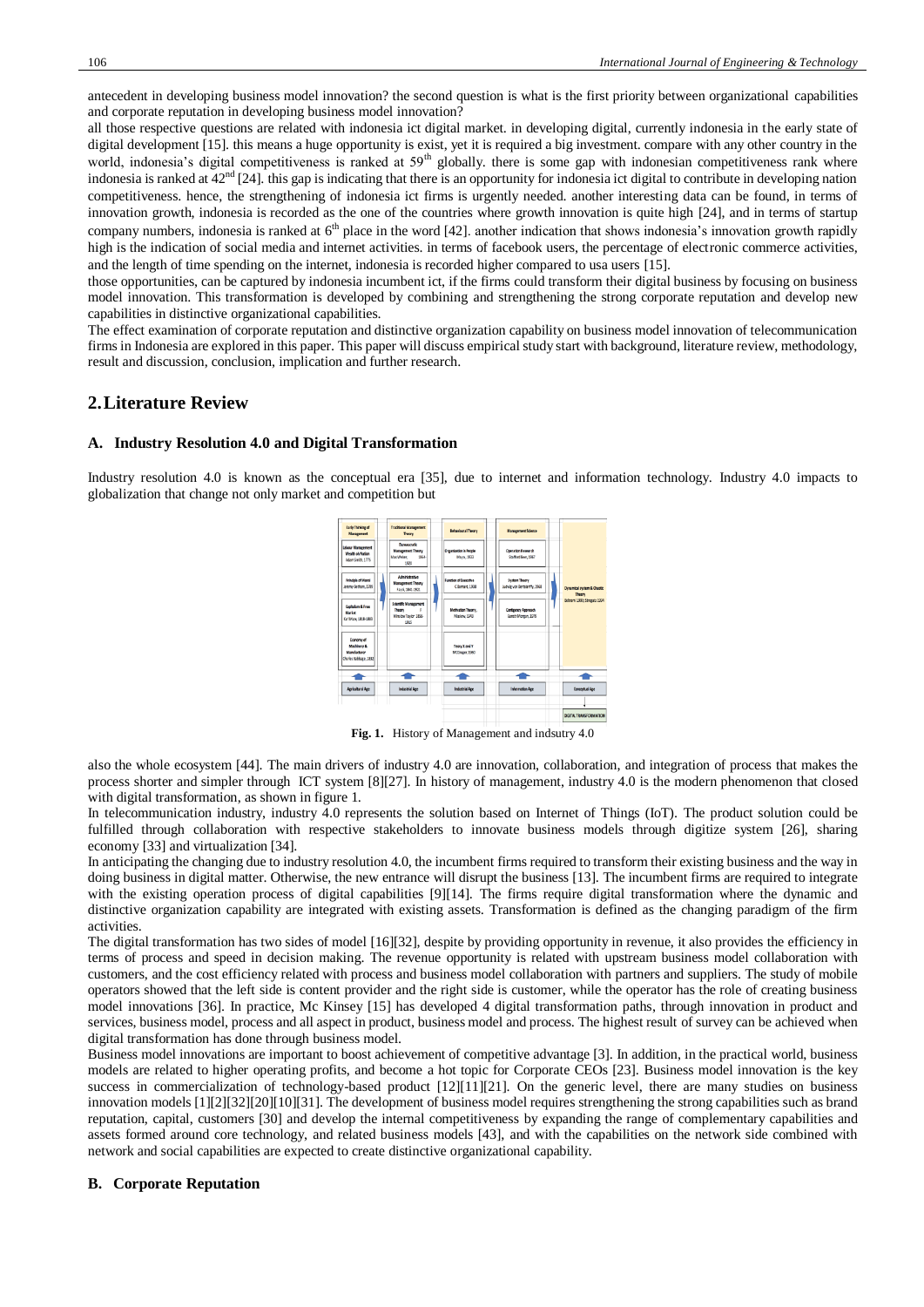Corporate reputation is defined as an aggregate composite of all previous transactions over the life of the entity, and a snapshot that reconciles images of a company held by all its constituencies to create value to firms [\[46\].](#page-8-4)

Corporate reputation is the part of incumbent firm strength compare to new entrance [\[30\].](#page-7-1) Study found that corporate reputation is represent the competitive advantage and it can strengthening profit [\[18\].](#page-7-20) Furthermore, it is part of corporate sustainability and value [\[29\]](#page-7-21) where the intangible value such as customer value, organization value could drive more cash generating [\[37\].](#page-7-22) 

The antecedent of corporate reputation is related with company track record and program including customer loyalty, trust, customer satisfaction related with product and service and world of mouth closed to brand and quality [\[46\]\[29\].](#page-8-4) Based on the description above, the used dimension in this paper consists of loyalty, trust, products & services quality, as well as brand performance.

## **C. Distinctive Organization Capabilities**

Based on strategic management framework [\[5\],](#page-7-23) the organization capabilities could be evaluated in relation with current and future performances [\[19\]](#page-7-24) and provide descriptive plans and prescriptive diagnoses. The role of manager and Top Management level is necessary to measure, since it impacts to the most aspect in organization such as working environment, management climate, competence and capacity [\[5\].](#page-7-23)

The study of distinctive organization capability in digital era consists of 3 kinds capabilities: leadership and vision related with digital capabilities, culture and people, and corporate process and structures [\[25\].](#page-7-25) Leadership and vision are the most important part in digital transformation, especially in digital leadership [\[47\].](#page-8-5) Digital leadership is defined as capability and capacity that is able to encourage the creation of creativity by utilizing digital technology to create value. [\[39\].](#page-7-26) The culture is defined as the distinctive of organization behavior in value creation. The structure and the process are defined as a lean processes and operations that are agile to change. These three capabilities, coupled with governance as key dimension in this study.

#### **D. Business Model innovation**

Business models are defined as the company's efforts in creating value through innovate and integrate with existing business processes to fulfill customer value [\[17\].](#page-7-27) Business model innovation emerges as an alternative to process and product innovation in digital transformation [\[16\].](#page-7-11) The role of managers and entrepreneurs are significant to create additional value in a specific time [\[4\]\[3\].](#page-7-28) Business model innovation is a part of strategic re-arrangement of business activities to form a new business model, with greater value than previously using digital technology. Business models is a new holistic, integrated and systematic way for organizations to provide the operation of innovations in order to create value in a dynamical environment through collaboration with their internal and external stakeholders [\[1\]\[51\]](#page-7-17)[\[50\].](#page-8-6) The role of business model innovation depends on the business model's content, what is the context in terms of developing business model and is it governance with the defined rules [\[2\]\[3\]](#page-7-29)[\[4\],](#page-7-28) hence the dimensions used in this study are Content innovation, Structure Innovation, and Governance Innovation Delivery.

#### **E. Research Model and Relationship among Variables**

Developing business model innovation is cascaded based on strategic management perspective [\[48\],](#page-8-7) consisting of internal factor and external factors. Internal factors are distinctive organization capabilities and external factors are corporate reputation.



**Fig. 2.** Research model Framework

The study is conducted by Schaltegger, et al [\[40\]](#page-8-8) demonstrates the role of corporate reputation and brand in leveraging the sustainability competitiveness included in the business model innovation. Another study was also show that business model innovation could increase rank of corporate reputatio[n \[6\]](#page-7-30) and also gives impact to the company value [\[29\].](#page-7-21) Based on these past studies, it can be concluded: H1 Corporate reputation has positive effect to business model innovation.

Distinctive organization capability is important in driving a business model innovation, due to leadershi[p \[41\],](#page-8-9) innovation management and organization [\[28\].](#page-7-31) Empirical study by Hurley and Hult [\[22\]](#page-7-32) shows that an organization's capability of learning and market orientation supports innovation. The previous studies indicate that the distinct organization capabilities have positive influence on business model innovation.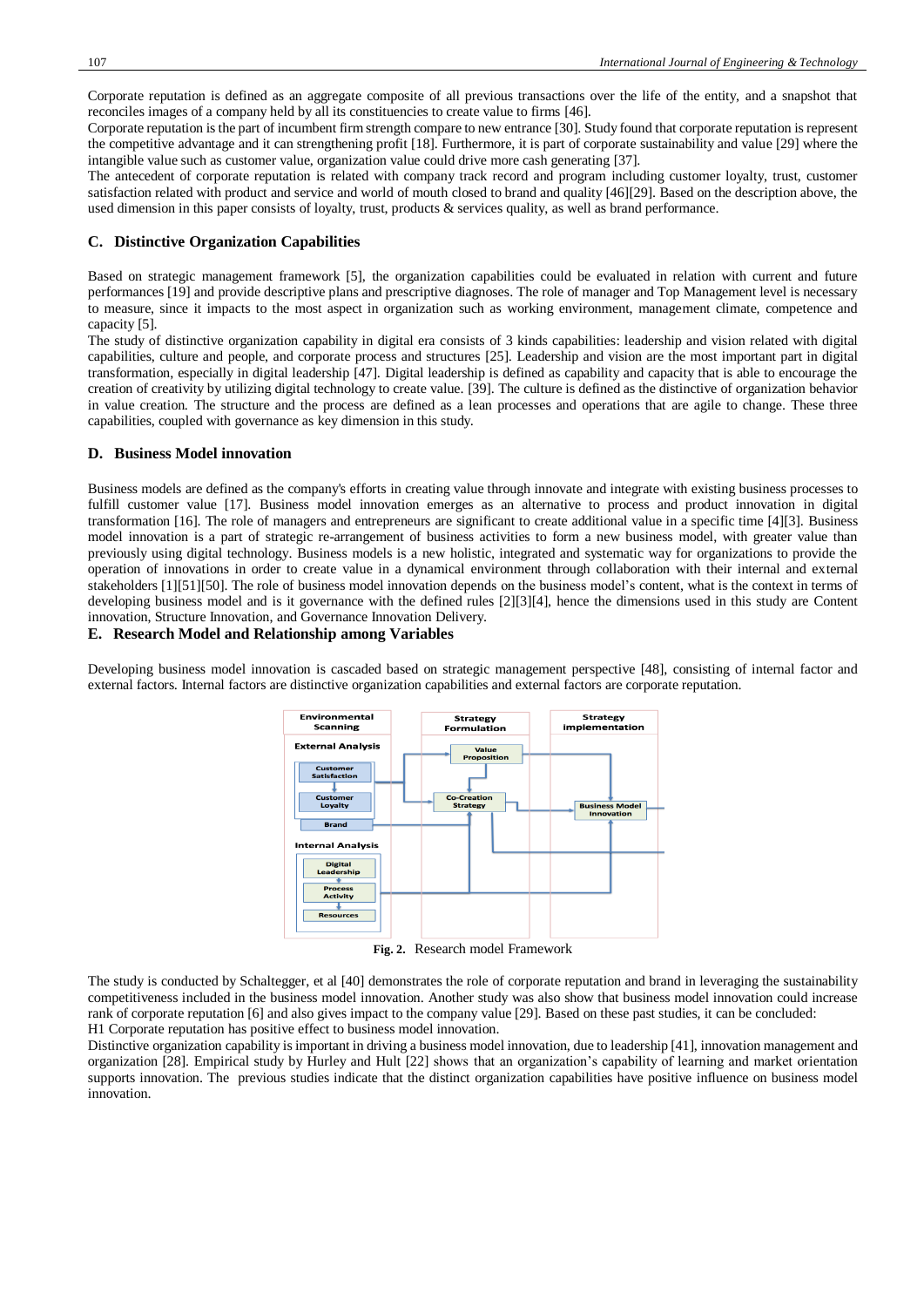

Based on the literature study, the following hypotheses were prepared:

H2: Distinctive organization capabilities has positive effect to business model innovation.

## **3.Methodology**

This study uses Quantitative Research, the unit of analysis in this study is the ICT firms in Indonesia with the observation unit is the management of these firms. Population is a combination of all elements that have a series of similar characteristics [\[31\]](#page-7-33) The target population in the study is telecommunications network firms in Indonesia which includes the Internet Service Provider (ISP), satellite, tower, Telkom Subs, affiliates. Based on the documentation study, it is known that there are 312 ISP firms (APPJI, 2017), 34 Satellite firms, 27 Towers, and 72 Telkom subsidiaries and Affiliates. Hence, the total number of telecommunication firms in Indonesia is 445 companies. The Sampling used is purposive sampling method. The sample size is 35 Firms representing from ICT Industry from Network Providers, service providers and supply chain partners in content.

**Table 1:** Distribution respondents

| Segment          | <b>Board/C Level</b> | <b>VP Levels</b> | <b>GM Level</b> | <b>Mgr Level</b> |
|------------------|----------------------|------------------|-----------------|------------------|
| NetworkProvider  |                      | 10               |                 |                  |
| Service Provider |                      |                  |                 |                  |
| Partners         |                      |                  |                 |                  |
| <b>TOTAL</b>     |                      |                  |                 |                  |

Data was collected via self-assessment through website questionnaire and distributed through social media application such as Messenger, WhatsApps, and Telegram or by email. Respondent profiles are dominated by senior leader

having a position in the company as a director or senior manager (GM level above) (95%). The analytical approach and solution techniques that will be used as a tool of analysis is PLS (Partial Least Square).

## **4.Result and discussion**

#### **4.1. Result of Model Analysis Using PLS**

#### **1) Evaluation of Measurement Model (Outer Model)**

The analysis of outer model specifies the relationship between latent variables and their indicators. Tests performed on outer models include:

• Convergent Validity. Based on Average Variance Extracted (AVE). The value of convergent validity is the value of loading factor on the latent variable with its indicators. Expected value> 0.5.

• Composite Reliability. Data that has composite reliability > 0.7 has high reliability.

**Table 2:** Outer Lpading, Croncbach Alpha,.Composite Reliability & AVE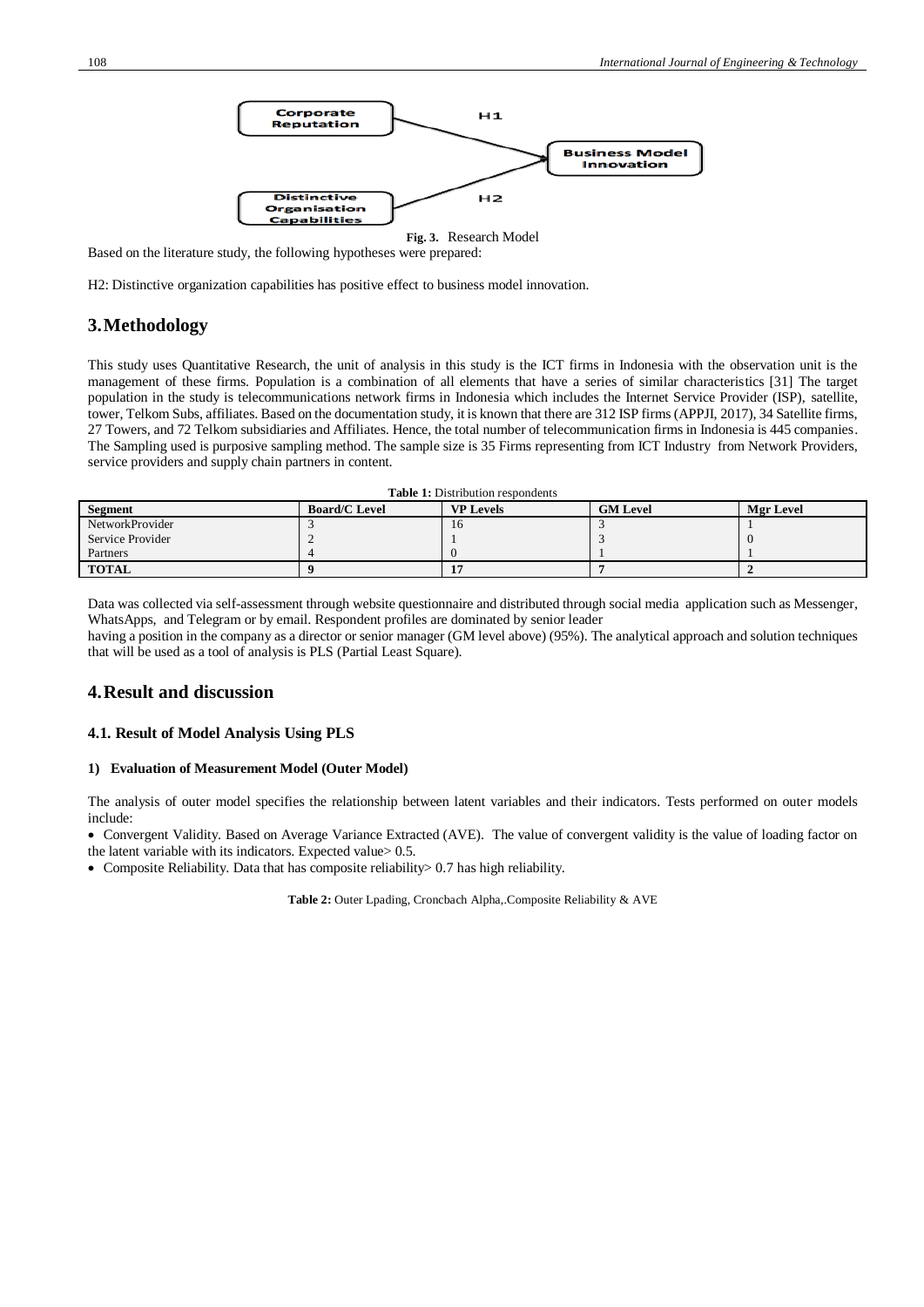| <b>Dimension</b>                           |                      | Outer<br><b>Loading</b> | <b>Cronbac</b><br>h Alpha | Composite<br><b>Reliability</b> | <b>AVE</b> |  |
|--------------------------------------------|----------------------|-------------------------|---------------------------|---------------------------------|------------|--|
| <b>Corporate Reputation</b>                |                      |                         | 0.879                     | 0.917                           | 0.736      |  |
| <b>Trust</b>                               | Trust1               | 0.723                   | 0.822                     | 0.882                           | 0.652      |  |
|                                            | <b>Trust2</b>        | 0.720                   |                           |                                 |            |  |
|                                            | <b>Trust3</b>        | 0.678                   |                           |                                 |            |  |
|                                            | <b>Trust4</b>        | 0.798                   |                           |                                 |            |  |
| <b>Product Quality</b>                     | Product1             | 0.693                   | 0.713                     | 0.874                           | 0.776      |  |
|                                            | Product <sub>2</sub> | 0.801                   |                           |                                 |            |  |
| <b>Brand Reputation</b>                    | Brand1               | 0.724                   | 0.879                     | 0.917                           | 0.736      |  |
|                                            | Brand <sub>2</sub>   | 0.808                   |                           |                                 |            |  |
|                                            | <b>Brand3</b>        | 0.795                   |                           |                                 |            |  |
|                                            | Brand4               | 0.878                   |                           |                                 |            |  |
| <b>Customer Loyalty</b>                    | Loyalty1             | 0.699                   | 0.815                     | 0.890                           | 0.729      |  |
|                                            | Loyalty2             | 0.729                   |                           |                                 |            |  |
|                                            | Loyalty3             | 0.869                   |                           |                                 |            |  |
| <b>Distinctive Organization Capability</b> |                      |                         | 0.913                     | 0.928                           | 0.544      |  |
| Digital Leadership                         | DVI                  | 0.790                   | 0.710                     | 0.873                           | 0.775      |  |
|                                            | DVI2                 | 0.698                   |                           |                                 |            |  |
| <b>Digital Culture</b>                     | DC1                  | 0.791                   | 0.797                     | 0.882                           | 0.714      |  |
|                                            | DC <sub>2</sub>      | 0.715                   |                           |                                 |            |  |
|                                            | DC3                  | 0.751                   |                           |                                 |            |  |
| <b>Digital Agility</b>                     | <b>DA1</b>           | 0.751                   | 0.831                     | 0.899                           | 0.747      |  |
|                                            | DA <sub>2</sub>      | 0.813                   |                           |                                 |            |  |
|                                            | DA3                  | 0.801                   |                           |                                 |            |  |
| Governance                                 | Gov1                 | 0.960                   | 0.821                     | 0.916                           | 0.846      |  |
|                                            | Gov2                 | 0.725                   |                           |                                 |            |  |
| <b>Business Model Innovation</b>           |                      |                         | 0.941                     | 0.953                           | 0.719      |  |
| <b>Content Innovation</b>                  | C <sub>i1</sub>      | 0.874                   | 0.956                     | 0.971                           | 0.919      |  |
|                                            | C <sub>i2</sub>      | 0.966                   |                           |                                 |            |  |
|                                            | Ci3                  | 0.970                   |                           |                                 |            |  |
| <b>Structural Innovation</b>               | SI1                  | 0.874                   | 0.813                     | 0.891                           | 0.735      |  |
|                                            | SI <sub>2</sub>      | 0.880                   |                           |                                 |            |  |
|                                            | S <sub>13</sub>      | 0.597                   |                           |                                 |            |  |
| <b>Governance Innovation</b>               | Gove1                | 0.768                   | 0.829                     | 0.920                           | 0.853      |  |
|                                            | Gove <sub>2</sub>    | 0.921                   |                           |                                 |            |  |

In the table 2 above depicted that AVE value> 0.5. Cronbach Alpha> 0.6 and composite reliability> 0.7. so that research variables have good reliability for all variable and dimension.

| <b>Table 3: Discriminant Validity</b> |        |                   |       |       |       |       |       |       |       |       |       |
|---------------------------------------|--------|-------------------|-------|-------|-------|-------|-------|-------|-------|-------|-------|
|                                       |        |                   |       |       | 5     |       |       | 8     | g     | 10    | 11    |
| 1 Brand Reputation                    | 0.858  |                   |       |       |       |       |       |       |       |       |       |
| 2 Content Innovation                  | 0.245  | 0.959             |       |       |       |       |       |       |       |       |       |
| <b>3 Customer Loyalty</b>             | 0.504  | 0.671             | 0.854 |       |       |       |       |       |       |       |       |
| 4 Digital Agility                     |        | $0.423$ 0.588     | 0.653 | 0.864 |       |       |       |       |       |       |       |
| 5 Digital Culture                     |        | $0.556$   $0.503$ | 0.622 | 0.878 | 0.845 |       |       |       |       |       |       |
| 6 Digital Leadership                  | 0.2901 | 0.606             | 0.668 | 0.775 | 0.684 | 0.880 |       |       |       |       |       |
| 7 Governance                          | 0.327  | 0.288             | 0.472 | 0.506 | 0.557 | 0.364 | 0.920 |       |       |       |       |
| 8 Governance Innovation               |        | $0.488$ 0.752     | 0.537 | 0.635 | 0.526 | 0.586 | 0.220 | 0.923 |       |       |       |
| 9 Product Quality                     | 0.765  | 0.329             | 0.755 | 0.535 | 0.571 | 0.470 | 0.376 | 0.455 | 0.881 |       |       |
| 0 Structure Innovation                | 0.368  | 0.856             | 0.754 | 0.771 | 0.671 | 0.747 | 0.349 | 0.737 | 0.512 | 0.857 |       |
| 1 Trust                               | 0.576  | 0.693             | 0.805 | 0.576 | 0.593 | 0.561 | 0.369 | 0.545 | 0.684 | 0.724 | 0.808 |

Discriminant validity can be calculated based on Table 3. The diagonal bold numbers indicate the square root of AVE. If diagonal bold numbers are bigger than horizontally listed numbers, these mean the measurement model has good discriminant validity. In Table 3 only digital culture has the horizontal listed is slightly higher than diagonal, but the rest all dimension has good discriminant validity. The value of convergent validity is the value of the loading factor of outer path analysis. t value  $>$  t table (2.04) and p value  $<$  0.05 means each indicator is a valid measurement tool in measuring latent variables.

**Table 4:** Outer Path Analysis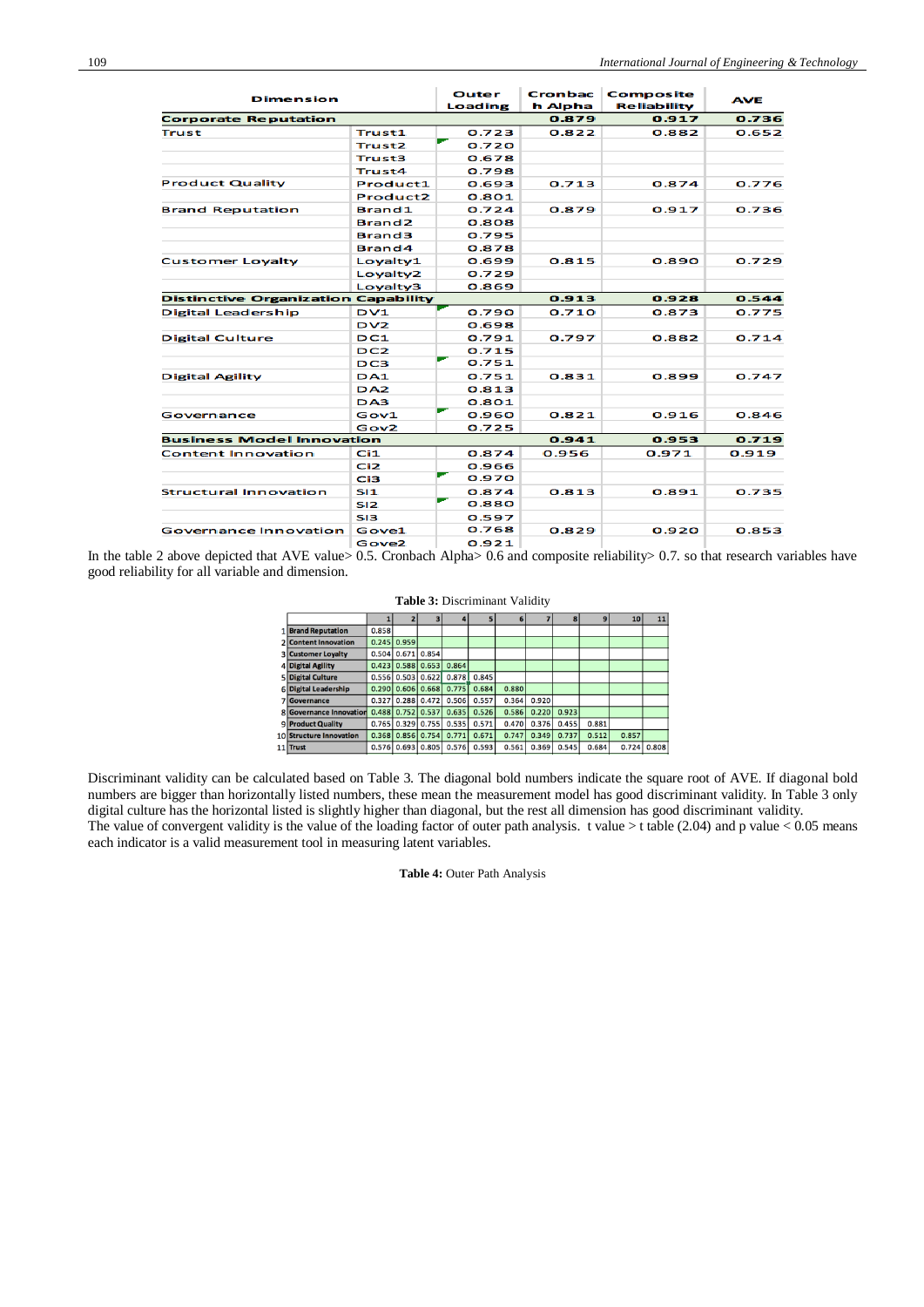|                                        | <b>Mean</b> | <b>Standard</b>  | т                        | P     | <b>Remarks</b> |
|----------------------------------------|-------------|------------------|--------------------------|-------|----------------|
|                                        |             | <b>Deviation</b> | <b>Statistics Values</b> |       |                |
| <b>Brand1 &lt;- Brand Reputation</b>   | 0.878       | 0.058            | 15.392                   | 0.000 | <b>Valid</b>   |
| <b>Brand2 &lt;- Brand Reputation</b>   | 0.842       | 0.090            | 9.427                    | 0.000 | Valid          |
| <b>Brand3 &lt;- Brand Reputation</b>   | 0.782       | 0.094            | 8.382                    | 0.000 | Valid          |
| <b>Brand4 &lt;- Brand Reputation</b>   | 0.895       | 0.047            | 19.010                   | 0.000 | Valid          |
| CI1 <- Content Innovation              | 0.938       | 0.040            | 23.789                   | 0.000 | Valid          |
| CI2 <- Content Innovation              | 0.963       | 0.017            | 56.020                   | 0.000 | Valid          |
| CI3 <- Content Innovation              | 0.957       | 0.024            | 40.253                   | 0.000 | Valid          |
| DA1 <- Digital Agility                 | 0.834       | 0.093            | 9.114                    | 0.000 | Valid          |
| DA2 <- Digital Agility                 | 0.881       | 0.038            | 23.393                   | 0.000 | Valid          |
| DA3 <- Digital Agility                 | 0.861       | 0.049            | 17.708                   | 0.000 | Valid          |
| <b>DC1 &lt;- Digital Culture</b>       | 0.872       | 0.041            | 21.422                   | 0.000 | Valid          |
| <b>DC2 &lt;- Digital Culture</b>       | 0.884       | 0.038            | 23.291                   | 0.000 | Valid          |
| <b>DC3 &lt;- Digital Culture</b>       | 0.759       | 0.089            | 8.627                    | 0.000 | Valid          |
| <b>DV1 &lt;- Digital Leadership</b>    | 0.895       | 0.045            | 20.053                   | 0.000 | Valid          |
| DV2 <- Digital Leadership              | 0.850       | 0.084            | 10.313                   | 0.000 | Valid          |
| Gov1 <- Governance                     | 0.945       | 0.021            | 45.148                   | 0.000 | Valid          |
| Gov2 <- Governance                     | 0.880       | 0.083            | 10.838                   | 0.000 | Valid          |
| Gove1 <- Governance Innovation         | 0.915       | 0.034            | 26.890                   | 0.000 | Valid          |
| Gove2 <- Governance Innovation         | 0.938       | 0.021            | 44.711                   | 0.000 | Valid          |
| Loyalti1 <- Customer Loyalty           | 0.824       | 0.073            | 11.418                   | 0.000 | Valid          |
| <b>Loyalti2 &lt;- Customer Loyalty</b> | 0.908       | 0.032            | 28.643                   | 0.000 | Valid          |
| Loyalti3 <- Customer Loyalty           | 0.824       | 0.054            | 15.174                   | 0.000 | Valid          |
| <b>Product1 &lt;- Product Quality</b>  | 0.853       | 0.065            | 13.129                   | 0.000 | Valid          |
| <b>Product2 &lt;- Product Quality</b>  | 0.908       | 0.020            | 44.410                   | 0.000 | Valid          |
| SI1 <- Structure Innovation            | 0.908       | 0.045            | 20.165                   | 0.000 | Valid          |
| SI2 <- Structure Innovation            | 0.934       | 0.028            | 33.173                   | 0.000 | Valid          |
| SI3 <- Structure Innovation            | 0.712       | 0.111            | 6.253                    | 0.000 | Valid          |
| Trust1 <- Trust                        | 0.778       | 0.099            | 7.881                    | 0.000 | Valid          |
| Trust2 <- Trust                        | 0.862       | 0.064            | 13.664                   | 0.000 | Valid          |
| Trust4 <- Trust                        | 0.780       | 0.100            | 7.831                    | 0.000 | Valid          |
| trust3 <- Trust                        | 0.796       | 0.054            | 14.663                   | 0.000 | Valid          |

Table 4 shows. All constructs have path coefficient score with t-statistics more than 1.96 and p-value = 0.000 <0.05, which means that all constructs have significant association with their dimensions.

## **4.2. Structural Model (Inner Model)**

In calculating score of blindfolding, Q2was obtained for Business model innovation = 0.334. If Q2 is greater than zero, it indicates that the structural model has adequate predictive relevance. The evaluation of inner model can be done through three ways, namely by viewing the value of  $R^2$  and GoF. as shown in table 5 below

| <b>Table 5: R Square and GoF</b> |  |  |
|----------------------------------|--|--|
|----------------------------------|--|--|

|                                      | <b>R</b> Square | <b>GOF</b> |
|--------------------------------------|-----------------|------------|
| Corporate Reputation                 |                 |            |
| Distinctive Oorganization Capability |                 | 0.551      |
| Business Model Innovation            | 0.541           |            |

According to Tenenhau[s \[45\]](#page-8-10) the value of GoF small = 0.1, GoF medium = 0.25 and GoF large = 0.38. From the testing of  $\mathbb{R}^2$ , and GoF, it is seen that the model formed is robust. So that hypothesis testing can be done.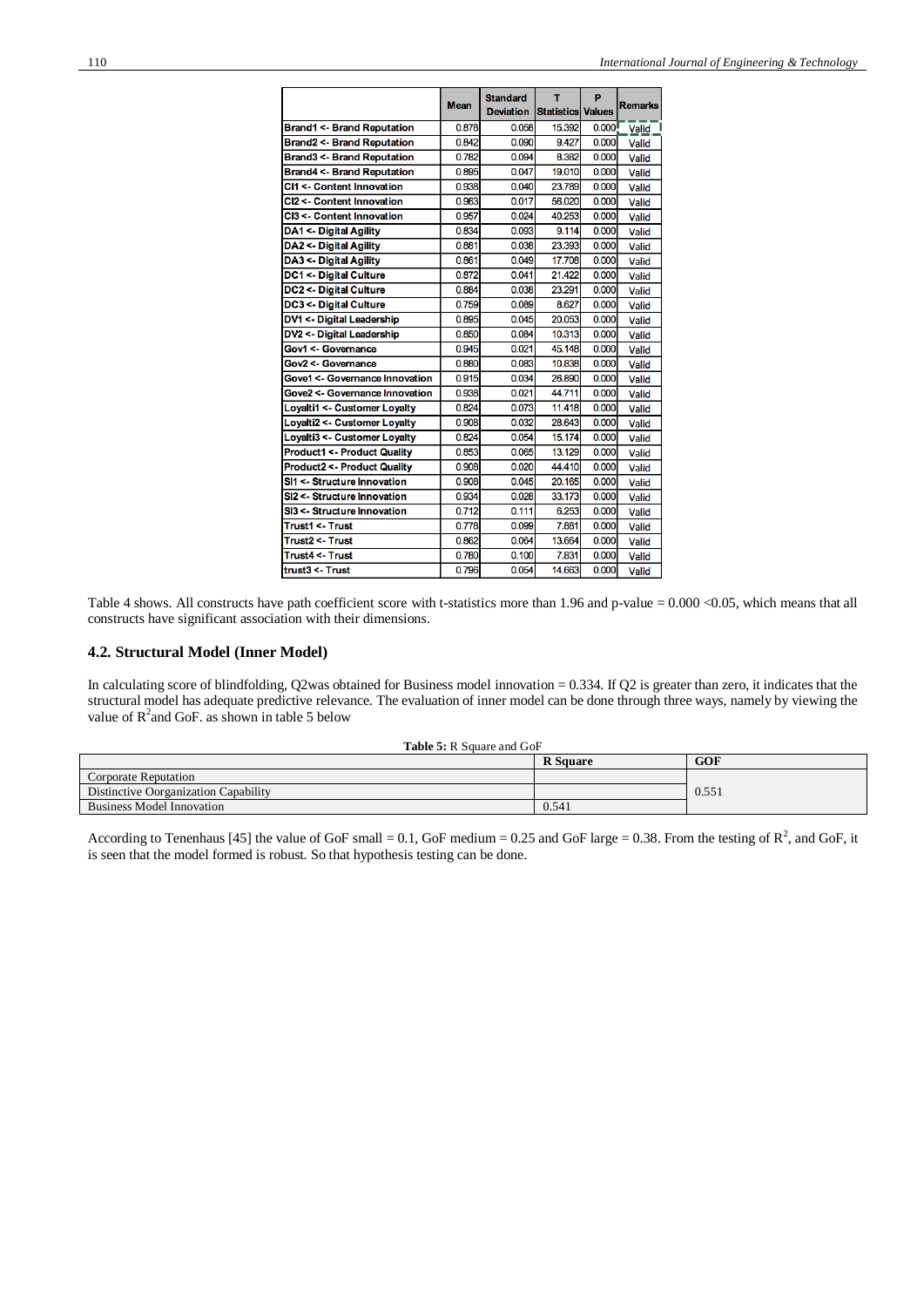

**Fig. 4.** Complete Path Diagram of Research Model

Based on the research framework, a structural model: as follow: **n**=  $0.332\xi_1 + 0.487\xi_2 + \zeta_1$ 

## **4.3. Hypothesis Testing**

Below is the result of hypothesis testing:

| <b>Table 6:</b> Testing of Hypothesis                                       |       |                                     |                   |                 |                         |  |  |
|-----------------------------------------------------------------------------|-------|-------------------------------------|-------------------|-----------------|-------------------------|--|--|
|                                                                             | Path  | <b>Standard</b><br><b>Deviation</b> | <b>Statistics</b> | <b>P</b> Values | <b>Remarks</b>          |  |  |
| <b>Corporate Reputation -&gt; Business</b><br><b>Model Innovation</b>       | 0.332 | 0.233                               | 1.422             | 0.155           | <b>Not</b><br>Supported |  |  |
| <b>Distinctive Organization Capability -</b><br>> Business Model Innovation | 0.487 | 0.204                               | 2.390             |                 | 0.017 Supported         |  |  |

\* significant at  $\alpha$ =0.05 (T statistics > 1.96)

Based on the Table 6, it is known that within the degree of confidence of 95% ( $\alpha$ =0.05), there is the influence of customer experience and distinctive organization capability to business model innovation amounted to 81.9%, while the rest of 18.1% is affected by other factors did not examined.

Partially, the relationship between distinctive organization capability and business model innovation has path coefficient score of 0.487 with t-Statistics  $= 2.390$  and p-Value  $= 0.017$ . This means that H0 is rejected and H1 is accepted. It proves that

distinctive organization capability has a positive and significant impact on business model innovation. Path coefficient of corporate reputation to b is 0.199 business model innovation with t-statistics =  $1.422$  and p-value = 0.155. It means that H0 is accepted while H2 is rejected. There is no significant impact of corporate reputation on business model innovation.

The results show that corporate reputation and distinctive organization capability are influential to business model innovation. Business model innovation is more dominantly formed by distinctive organization capability rather than by corporate reputation. These findings are aligned with theory of resources-based view where the resources shall be valuable, rare, imperfectly imitable and non-substitutabl[e\[7\].](#page-7-3) The result is also strengthening the phenomenon of disruptive innovation, where incumbent firms could not only rely on corporate reputation in building innovatio[n\[13\]\[32\].](#page-7-0) They required to build the distinctive organization capability to compete with competitors and new entrances. The distinctive organizational capability is more dominantly shaped by digital agility, then digital culture, digital leadership, where in innovation culture the governance aspects, where the important aspect but in the last priorities compare to others.

The distinctive organization capability is more dominantly formed by digital agility. This is achieved if the company is able to conduct a direct digitalization, able to implement agile operations, and able to develop digital channel integration. The results of this study support the findings of Schweitzer [\[41\],](#page-8-9) Kuznetsov [\[28\],](#page-7-31) and Hurley and Hult [\[22\]](#page-7-32) which show that an distinctive organization capability has significant influence on innovation. Meanwhile, the distinctive organizational capability is important in driving a business model innovation, due to leadershi[p \[41\],](#page-8-9)  innovation management and organization [\[28\].](#page-7-31)

The findings were also reminding the incumbent firms not to rely on existing capabilities such as corporate reputation, capital and customer base [\[30\]](#page-7-1) where currently the strong capabilities but used the existing strong capabilities to develop distinctive organization capabilities to build business model innovation.

## **5.conclusion, implication and further study**

## **5.1. Conclusion**

Based on the results of hypothesis it can be concluded that distinctive organization capability and corporate reputation are influencing in developing Business Model Innovation on telecommunication firms in Indonesia. Business model innovation is more dominantly formed by distinctive organization capability rather than corporate reputation. This is aligned with the disruptive innovation phenomenon where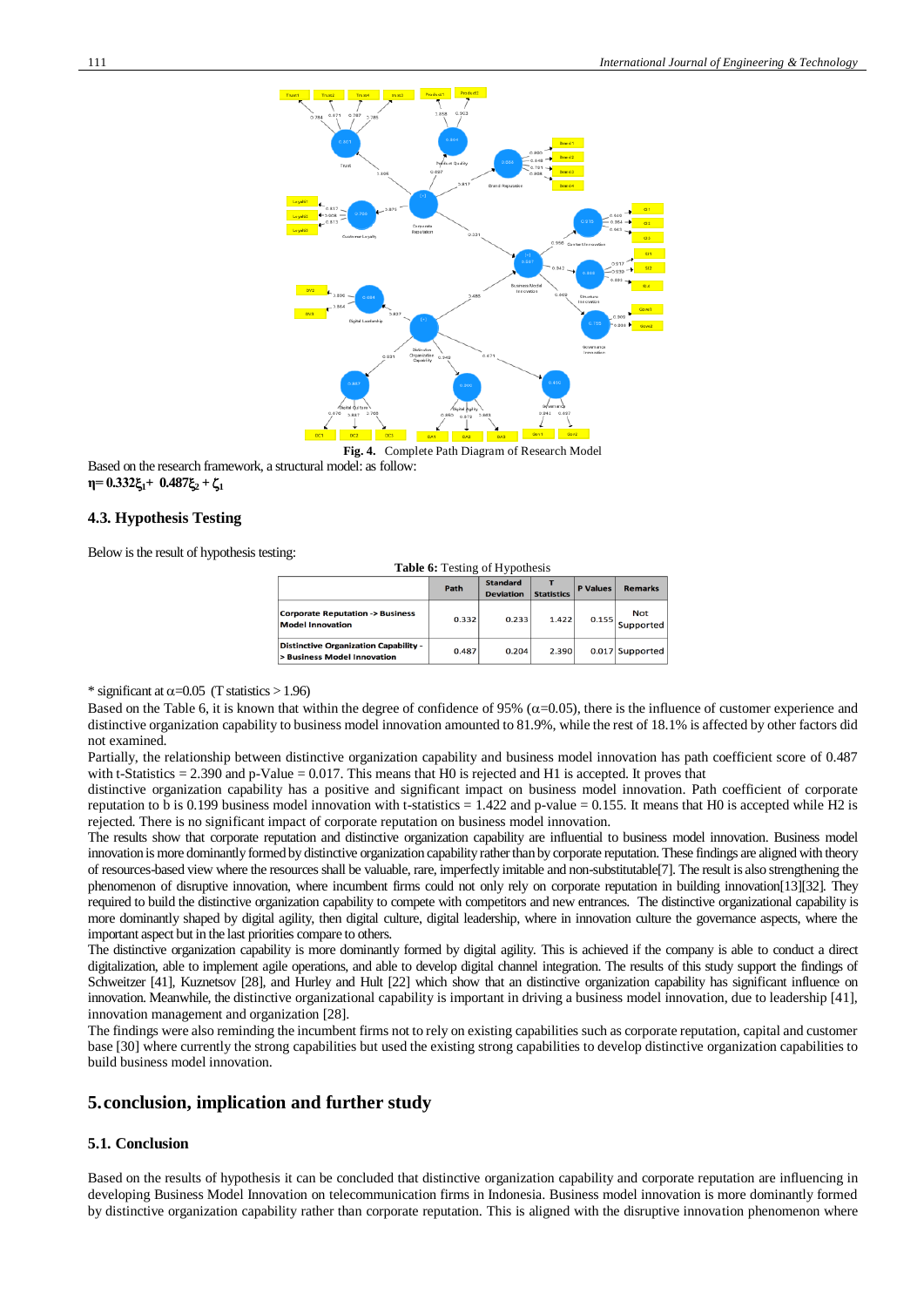the incumbent firms are required to innovate and build the distinctive capabilities to create sustainability business and value creation. These findings have practical implications for the management that the development of Business model innovation needs to be based on the strong and uniqueness organization capability. Distinctive organization capability is primarily built, digital agility, digital culture and digital leadership in facing industry 4.0. those factors are important for transforming digital capability.

The further study can be explored through extend sampling, industry and also market in overseas and it can be studied using longitudinal period to ensure that the business model innovation continue has significant contribution to the firm.

## **References**

- <span id="page-7-17"></span>[1] Abdelkafi, N., Makhotin, S. and Posselt, T. (2013). Business Model Innovations for Electric Mobility — What Can Be Learned from Existing Business Model Patterns?. International Journal of Innovation Management, 17(01), pp.1340003 – 1340044
- <span id="page-7-29"></span>[2] Amit, R. & Zott, C. (2001). Value Creation in e-Business Strategic Management Journal,. Vol.22, pp. 493-520.
- <span id="page-7-13"></span>[3] Amit, R., Zott, C., Pearson, A. (2012). Creating value through business model innovation. MIT Sloan Manage. Rev. 53, 41–49.
- <span id="page-7-28"></span>[4] Amit,R., & Zott, C. (2010). Business Model Innovation : Creating Values in Times of Change.Working Paper, WP870, IESE Business School University og Navara.
- <span id="page-7-23"></span>[5] Ansoff, H Igor & Mc Donnell, Edward J. (2010). Implanting Strategic Management, Prentice hall.
- <span id="page-7-30"></span>[6] Aspara, J., Lamberg, J. A., Laukia, A., & Tikkanen, H. (2013). Corporate business model transformation and inter-organizational cognition: The case of nokia. Long Range Planning, 46(6), 459–474.
- <span id="page-7-3"></span>[7] Barney, J. 1991, Firm Resources and Sustained Competitive Advantage, Journal of Management, 17(1), pp. 99-120
- <span id="page-7-6"></span>[8] Bauer, W., Hämmerle, M., Schlund, S. and Vocke, C. (2015). Transforming to a Hyper-connected Society and Economy – Towards an "Industry 4.0". Procedia Manufacturing, 3, pp.417-424.
- <span id="page-7-10"></span>[9] [Berman,](https://www.emeraldinsight.com/author/Berman%2C+Saul+J) S.J. (2012) Digital transformation: opportunities to create new business models", Strategy & Leadership, Vol. 40 Issue: 2, pp.16-24.
- <span id="page-7-19"></span>[10] Chesbrough, H. (2007) Business model innovation: it's not just about technology anymore.' Strategy and Leadership, vol. 35, no. 6, pp. 12-17.
- [11] Chesbrough, H. (2010) Business Model Innovation: Opportunities and Barriers. Long Range Planning, 43, 354-363.
- <span id="page-7-15"></span>[12] Chesbrough, H.W. & Rosenbloom, R.S (2002). The Role of the Business Model in Capturing Value from Innovation: Evidence from Xerox Corporation's Technology Spin-Off Companies, [Industrial and Corporate Change](https://www.researchgate.net/journal/1464-3650_Industrial_and_Corporate_Change) 11(3)
- <span id="page-7-0"></span>[13] Christensen, C. (1997). Innovator Dilemma: When New Technologies Cause Great Firms to Fail. Boston: Harvard Business School Press.
- [14] Daniel, E. & Wilson, H. (2003). The Role of dynamic capabilities in e-business transformation[. European Journal of Information Systems,](https://www.researchgate.net/journal/0960-085X_European_Journal_of_Information_Systems) 12(4).
- <span id="page-7-4"></span>[15] Das, K., Gryseels, M., Sudhir, P. and Tan, K. (2016). Unlocking Indonesia's Digital Opportunity. [online] Mckinsey. Available at: https://www.mckinsey.com/~/media/McKinsey/Locations/Asia/Indonesia/Our%20Insights/Unlocking%20Indonesias%20digital%20opportunity/U nlocking\_Indonesias\_digital\_opportunity.ashx.
- <span id="page-7-11"></span>[16] Eksell, A. and Härenstam, A. (2017). Business Model Innovation for a digital Future: A two-sided single case study of the drivers, opportunities, and barriers of business model innovation in a digitalization context. Master's thesis in Management and Economics of Innovation. Chalmers University Of Technology.
- <span id="page-7-27"></span>[17] Frankenberger, K., Weiblen, T., Csik, M., and Gassmann, O. (2013). The 4l-framework of business model innovation: a structured view on process phases and challenges. International Journal of Product Development, 18, 249-273.
- <span id="page-7-20"></span>[18] Gardberg, N. A., & Fombrun, C. J. (2002). The Global Reputation Quotient Project: First Steps Towards a Cross-Nationally Valid Measure of Corporate Reputation. Corporate Reputation Review, 4(4), 303–307.
- <span id="page-7-24"></span>[19] Gianos, John F. (2013). A Brief Introduction to Ansoffian Theory and the Optimal Strategic Performance-positioning Matrix on Small Business (OSPP). Journal of Management Research, 5(2).
- [20] Giesen, E., Berman, S. J., Bell, R., & Blitz, A. (2007). Three ways to successfully innovate your business model. Strategy and Leadership, 35(6), 27–33.
- <span id="page-7-16"></span>[21] Henfridsson, O., Mathiassen, L., and Svahn, F. 2014. "Managing Technological Change in the Digital Age:the Role of Architectural Frames," Journal of Information Technology (29:1), pp. 27-43.
- <span id="page-7-32"></span>[22] Hurley, R. and Hult, G. (1998). Innovation, Market Orientation, and Organizational Learning: An Integration and Empirical Examination. Journal of Marketing, 62(3), p.42.
- <span id="page-7-14"></span>[23] IBM Global Business Service (2015). Digital Transformation: Creating New Business Models Where Digital Meets Physical. [online] Available at: [https://www-935.ibm.com/services/us/gbs/thoughtleadership/pdf/us\\_ibv\\_digita\\_transformation\\_808.PDF.](https://www-935.ibm.com/services/us/gbs/thoughtleadership/pdf/us_ibv_digita_transformation_808.PDF)
- <span id="page-7-2"></span>[24] IMD. (2017). IMD World Digital Competitiveness Ranking 2017, 180.
- <span id="page-7-25"></span>[25] Jacobi, R., & Brenner, E. (2017). How large corporations survive digitalization. Digital Marketplaces Unleashed, 83–97.
- <span id="page-7-7"></span>[26] Kagermann, H. (2015). Change Through Digitization—Value Creation in the Age of Industry 4.0. Management of Permanent Change, pp.23-45.
- [27] Kiel, D., Muller, J., Arnold, C. and Voight, K. (2017). Sustainable Industrial Value Creation: Benefit and Challenges of Industry 4.0. In: The XXVIII ISPIM Innovation Conference - Composing the Innovation Symphony. Vienna, Austria: International Society for Professional Innovation Management (ISPIM).
- <span id="page-7-31"></span>[28] Kuznetsov, N. (2014). Management Innovation Companies Based Business Cost Indicators. Asian Social Science, 10(17).
- <span id="page-7-21"></span>[29] Lourenço, I. C., Callen, J. L., Branco, M. C., & Curto, J. D. (2014). The Value Relevance of Reputation for Sustainability Leadership. Journal of Business Ethics, 119(1), 17–28.
- <span id="page-7-1"></span>[30] Loucks, J., Macaulay, J., Noronha, A., Wade, M., (2016), Digital Vortex: How Today's Market leader can beat Distruptive Competitors at their Own Game, IMD, Lausanne, Swiitzerland.
- [31] Massa. L., Tucci, C. (2014). Business Model Innovation; Oxford Handbook of Innovation Management; Oxford: Oxford University Press, 420-441..
- <span id="page-7-33"></span><span id="page-7-18"></span>[32] Markides, C., and Charitou, C. D. (2004). Competing with Dual Business Models: A Contingency Approach. The Academy of Management Executive (1993-2005), Vol. 18( 3), 22-36.
- <span id="page-7-8"></span>[33] Matzner, M., Büttgen, M., Demirkan, H., Spohrer, J., Alter, S., Fritzsche, A., Ng, I., Jonas, J., Martinez, V., Möslein, K. and Neely, A. (2018). Digital Transformation in Service Management. SMR - Journal of Service Management Research, 2(2), pp.3-21.
- <span id="page-7-9"></span>[34] Monios, J. and Bergqvist, R. (2015). Using a "virtual joint venture" to facilitate the adoption of intermodal transport. Supply Chain Management: An International Journal, 20(5), pp.534-548.
- <span id="page-7-5"></span>[35] Pink, D. (2005). A whole new mind. New York: Riverhead Books
- <span id="page-7-12"></span>[36] Raivio, Y., Luukkaine, S., Juntunen, A. (2011). Open Telco : A new Business Potential. In Proceedings of the 6th International Conference on Mobile Technology, Application & System, 1-6.
- <span id="page-7-22"></span>[37] Robinson, M., Kleffner, A., & Bertels, S. (2011). Signaling Sustainability Leadership: Empirical Evidence of the Value of DJSI Membership. Journal of Business Ethics, 101(3), 493–505.
- [38] Rossman, G. B., & Wilson, B. L. (1985). Numbers and words: Combining quantitative and qualitative methods in a single large-scale evaluation study. Evaluation Review, 9(5), 627-643.
- <span id="page-7-26"></span>[39] Sandel, S. (2013). Digital Leadership: how Creativity in Business can Propel Your Brand & Boots Your Result, Allen House Publish- ing Company Limited.